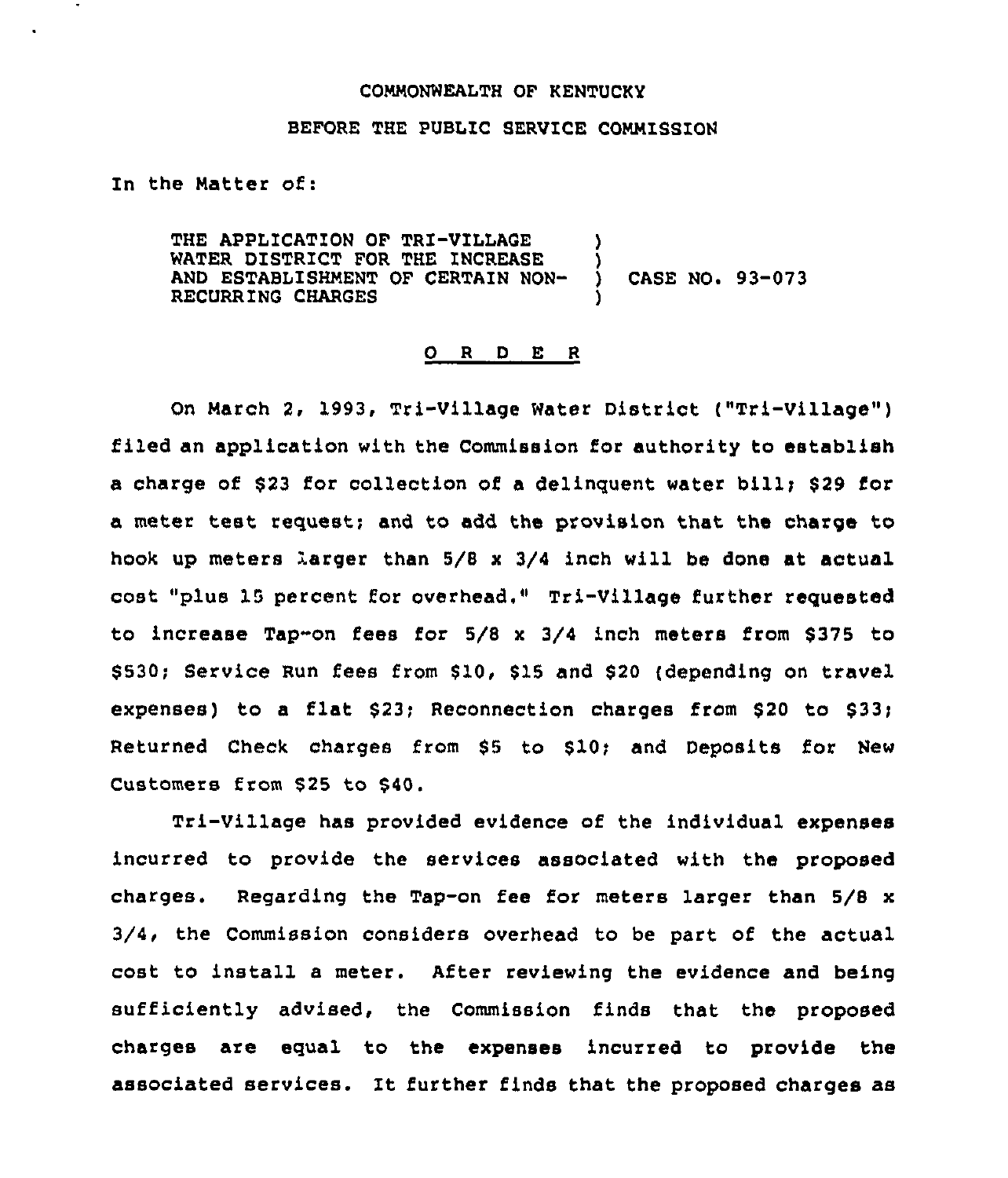set forth in the Appendix to this Order are fair, Just, and reasonable and should be approved.

IT IS THEREFORE ORDERED that:

l. The charges in the Appendix to this Order, which is attached hereto and incorporated herein, are approved for services rendered on and after the date of this Order.

2. Within 30 days of the date of this Order, Tri-Village shall file its revised tariff sheets setting forth the charges approved herein.

Done at Frankfort, Kentucky. this 13th day of April, 1993.

PUBLIC SERVICE COMMISSION

 $1/4$ 

Chairman<br>Clomas UL C

Commissioner

ATTEST:

Executive Direct